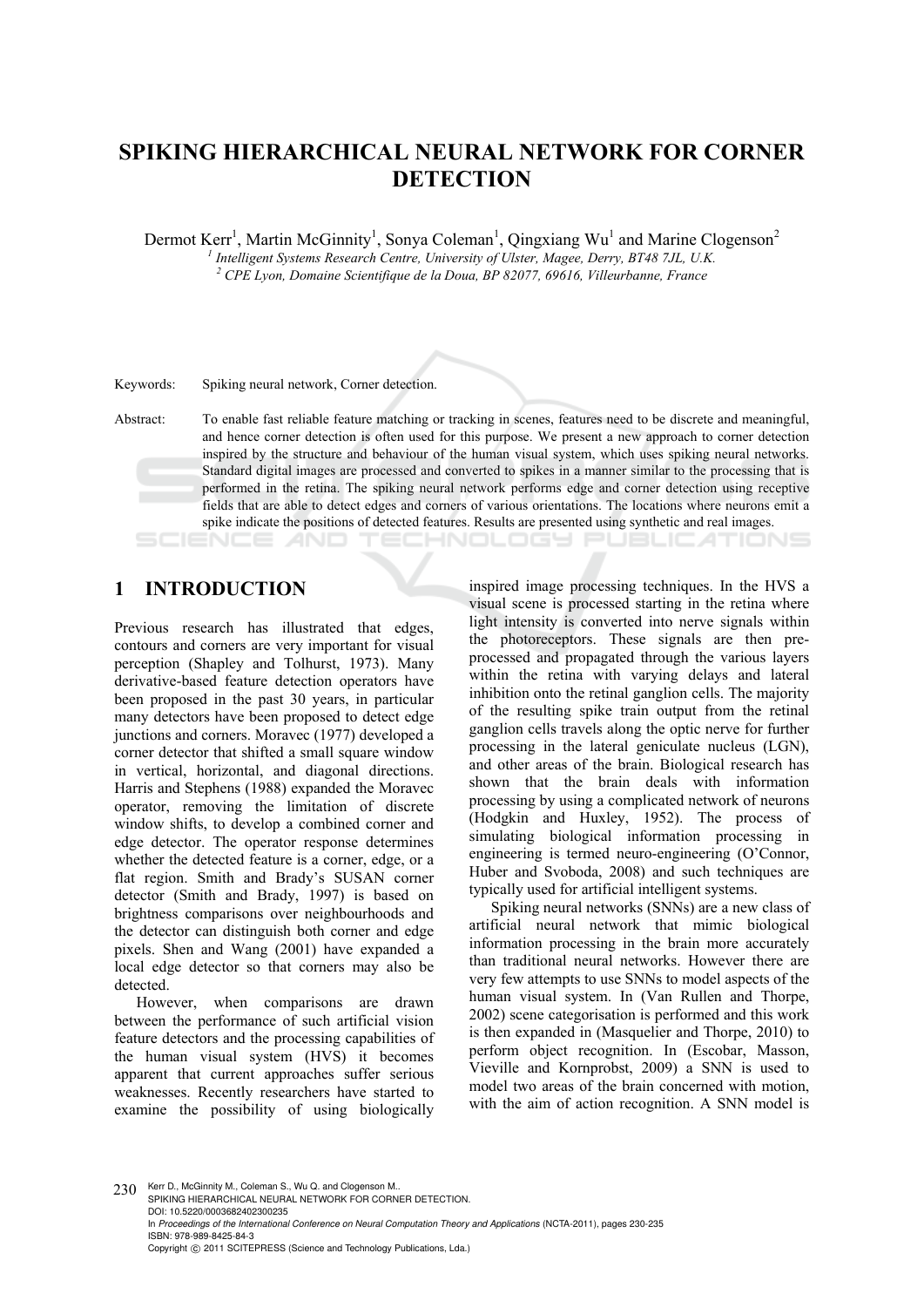proposed in (Meftah, Lezoray and Benyettou, 2010) that performs segmentation and edge detection. In (Chevallier et al., 2006) a distributed SNN is proposed for extracting saliencies in an image and in (Hugues et al., 2002) contours are detected in images through the synchronisation of integrate and fire neurons. SNN approaches have also recently been applied for the purpose of image segmentation, in ( $\overline{W}u$  et al., 2007a) which has proven to be fast and efficient. However, these approaches focus on edge or contour detection but to a lesser extent, corner or interest point detection. In (Wu et al., 2007b) a SNN was proposed that detected right angle corners only.

In this paper we present a SNN approach to corner detection. Our approach is based on a biologically inspired hierarchical structured SNN that is capable of detecting various features (edges and corners). The network uses difference of Gaussian filters, replicating the retinal ganglion cells in the retina, for converting images to spikes. Receptive fields are formed using a hierarchical structure, with inputs from two types of retinal ganglion cells that are capable of detecting edges and corners. The network detects corners at angles of 45 and 90 degrees.

In Section 2 we present the neuron model used in the simulations and in Section 3 we present our spiking neural network structure. Experiments and results are presented in Section 4 with discussion and further work presented in Section 5.

## **2 SPIKING NEURON MODEL**

Biological neurons use short and sudden increases in voltage (commonly known as action potentials, spikes or pulses) to send information. The first scientific model of a spiking neuron, proposed by Hodgkin and Huxley (1952), is based on experimental recordings from the giant squid axon using a voltage clamp method. The complexity in simulating the model is very high due to the number of differential equations and the large number of parameters. Thus, most computer simulations choose to use a simplified neuron model such as the integrate-and-fire model (I&F). The I&F model models the state of the neuron by its membrane potential, which receives excitatory or inhibitory signals from synaptic inputs from other neurons. Each input is weighted by its associated synaptic strength. The leaky I&F model produces a more biologically realistic neuron model adding a "leak" term to the membrane

potential, reflecting the diffusion of ions that occurs through the membrane when some equilibrium is not reached in the cell. For implementation purposes, the leaky I&F model has been selected to model the network neurons in this paper. A full review of the biological behaviour of single neurons can be found in (Gerstner and Kistler, 2002) and a comparison of different neuron models can be found in (Izhikevich, 2004).

## **3 NETWORK STRUCTURE**

In a biological system a receptive field is where a spiking neuron integrates the spikes from a group of afferent neurons as illustrated in Figure 1 where neuron N has a receptive field with a 9 neuron array. Each neuron in the receptive field connects to neuron N through both excitatory and inhibitory synapses.



Figure 1: Receptive field of a spiking neuron.

We construct a spiking neural network using receptive fields with the leaky I&F neuron model (outlined in Section 2). Within the network structure proposed we have four processing layers corresponding to the receptor layer, the edge detection layer, the corner detection layer, and the output layer. We define our spiking neural network structure as illustrated in Figure 2. The first layer in the network represents the retinal ganglion cells found in the retina. Here the input image mimics the On-Centre Off-Surround and Off-Centre On-Surround ganglion cells found in the retina by convolution with difference of Gaussian (DoG) filters. This layer produces two images that are converted into spike trains in the time domain. In summary the conversion from input image to spike trains involves converting the DoG responses to spike trains where high DoG responses correspond to spike trains with short delays and low DoG responses correspond to spike trains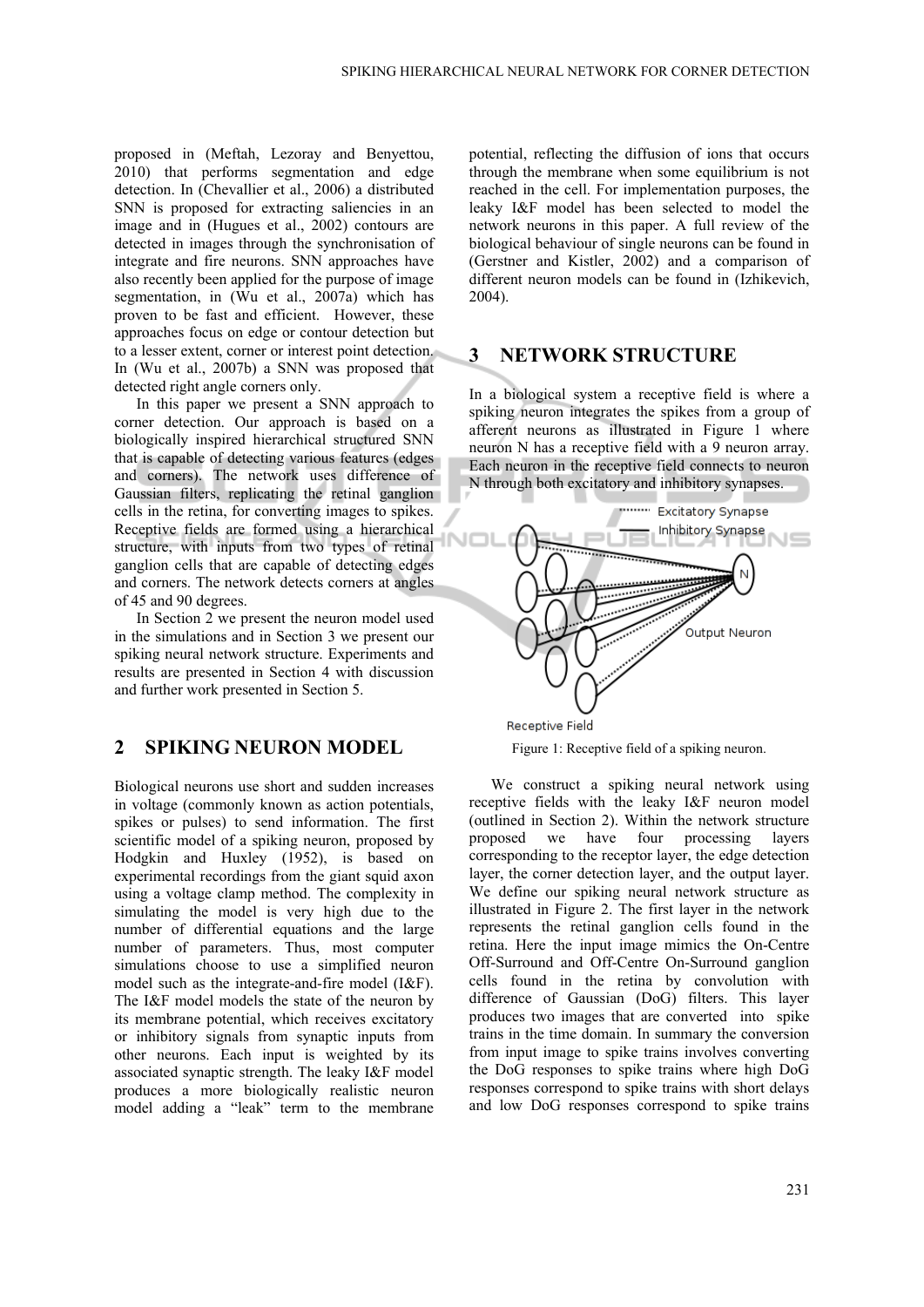

Figure 2: Spiking Neural Network Structure.

with long delays. The highest output from the DoG filtered images are areas where the image intensity changes rapidly, corresponding to the most rapidly firing neuron. Zero or negative DoG responses are areas where the image intensity remains constant corresponding to the slowest firing neurons

Due to the nature of the On-Centre Off-Surround and Off-Centre On-Surround images any neurons that fire slow in one image fire rapidly in the other, and vice-versa as the images are inverses of each other. Thus, areas of interest in the images, such as a rapid change in intensity can be detected with a change in the firing rate of neurons in a particular region. To detect this change in firing rate between images we construct receptive fields of various orientations that receive input on either side from the On-Centre and Off-Centre images. If the receptive field has all the neurons firing rapidly i.e. both sides of the receptive field, this corresponds to an area of the image with rapidly changing intensity, such as an edge.

In this work we define the edge detection layer with four types of neurons corresponding to four different receptive fields respectively. There are four parallel arrays of neurons in the edge detection layer each of the same dimension as the Receptor layer with only one neuron (labeled  $NE_x$ ) in each array illustrated in Figure 2 for simplicity. Each of these layers performs the processing for a different edge direction and is connected to the receptor layer by differing weight matrices. The receptive field receives input on either side from both the On- Centre and Off-Centre receptor level inputs. The arrangement of the inputs determines the edge orientation that may be detected. In the experiments presented here we have four types of edge receptive fields corresponding to horizontal, vertical, and both diagonal directions. The synaptic weights for all the edge detection receptive fields are identical and are chosen heuristically.

The corner detection layer is composed of eight types of neurons and performs in a similar manner to the edge detection layer. The inputs to the corner detection neurons are the outputs from the edge detection neurons at different orientations. The arrangement of the inputs determines the type of corner that may be detected. Each corner detection neuron has a receptive field formed by different edge detection neurons. For example, in Figure 2 we illustrate that the corner detection neuron  $NC<sub>2</sub>$  forms a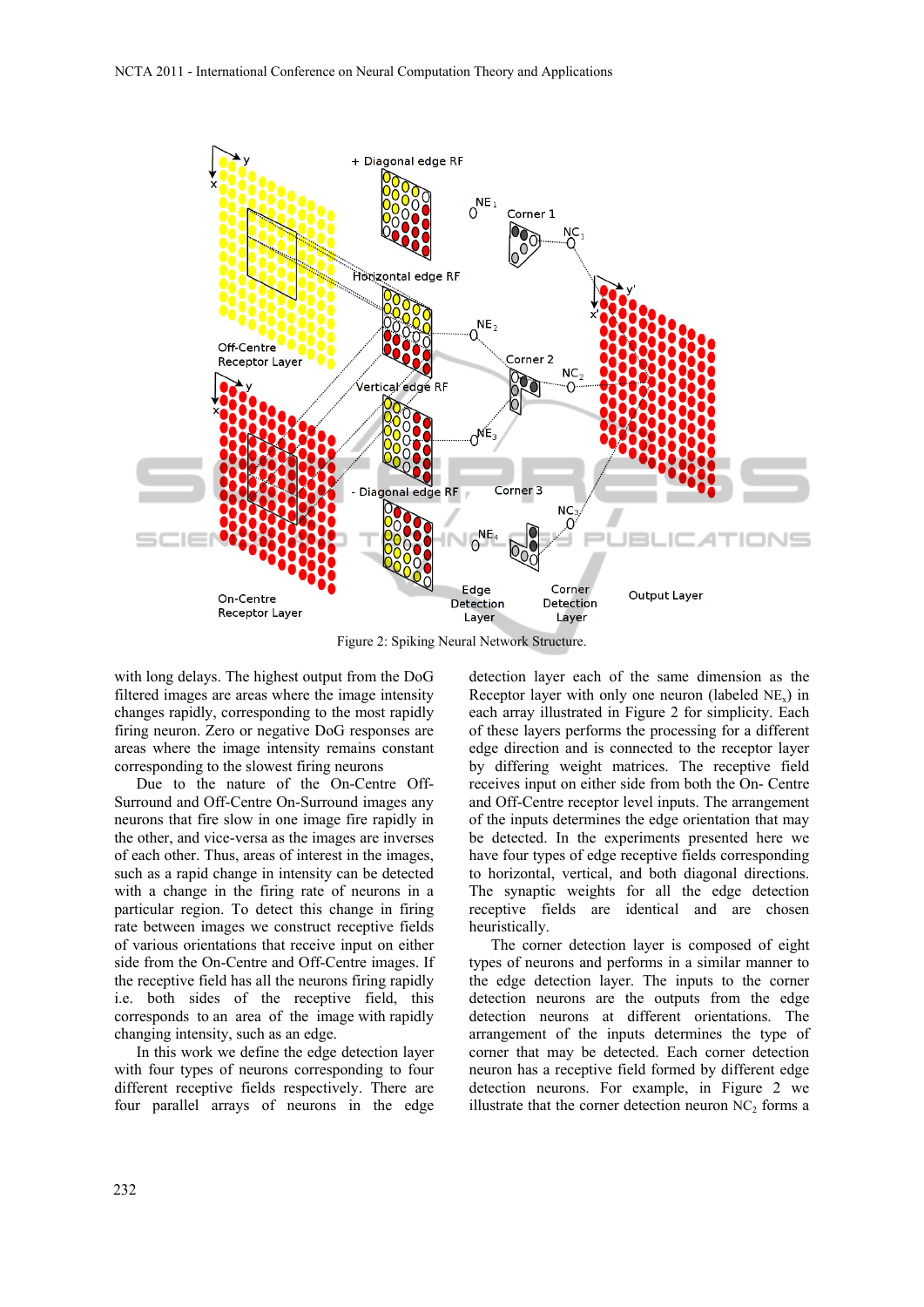receptive field with edge detection neurons  $NE<sub>2</sub>$ and  $NE<sub>3</sub>$  corresponding to horizontal and vertical edges respectively. Thus actual connectivity of the synapses within the receptive field defines the type of corner the neuron can detect. In Figure 2 we have illustrated three types of corner detection receptive fields for visual clarity. The synaptic weights for all the corner detection receptive fields are identical and are chosen heuristically.

The output layer integrates all the responses from the corner detection layer and produces a firing map. The corner neuron firing map indicates those neurons that have reached each individual neuron's firing threshold and thus produced a spike. Hence, a corner point is detected at a location where a neuron in the corner detection layer has fired at least one spike. For visual clarity detected points are superimposed over the original image in the presented results. The network model was implemented with the *Brian* simulator (Goodman and Brette, 2009) using a standard leaky I&F model with parameters that are consistent with biological neurons (Gerstner and Kistler, 2002).

## **4 EXPERIMENTS AND RESULTS**

In order to test the performance of our proposed spiking neural network we construct a synthetic image with two rectangular shapes at different orientations. The image intensities used to construct the step edges in the synthetic image are 100, 129, and 158 (where the possible range of intensities is [0-255]) and the image size is  $45 \times 45$ pixels. In the case of the orientated rectangle shape the intensities are obtained through bilinear interpolation using the same step edge intensities, the synthetic image is presented in Figure 3.



Figure 3: Example synthetic input image.

As described in Section 3 we then convolve the input image with DoG filters, mimicking the OnCentre Off-Surround and Off-Centre On-Surround ganglion cells found in the retina and the outputs after convolution with the two DoG filters are illustrated in Figure 4.



Figure 4: Example retinal ganglion cell filtered image.

The retinal ganglion cell images are converted into spike trains. Figure 5 illustrates an example raster plot for the spike activities of the image in Figure 4(a). In Figure 5, individual neurons are represented on the *y*axis and the *x*-axis represents the spike activities of each neuron over the simulation time. This spike raster plot illustrates that in areas of the retinal ganglion cell image with negative or zero values no spikes are produced and in areas of the retinal ganglion cell image with the strongest responses the corresponding neuron fires rapidly.



Figure 5: Example spike trains computed from On-Centre Off-Surround ganglion cell image.

The On-Centre and Off-Centre image spike trains are presented to the hierarchical network and processed by the edge detection layer using the receptive fields. This layer then provides input to the corner detection layer. To illustrate the performance of the edge detection layer we show an example output raster plot for the horizontal edge in Figure 6(a) and the combined outputs from the edge detection layer translated to image positions highlighted over the original input image in Figure 6(b). The spikes output from the edge detection layer are then input into the corner detection layer where the various types of receptive fields process them in order to perform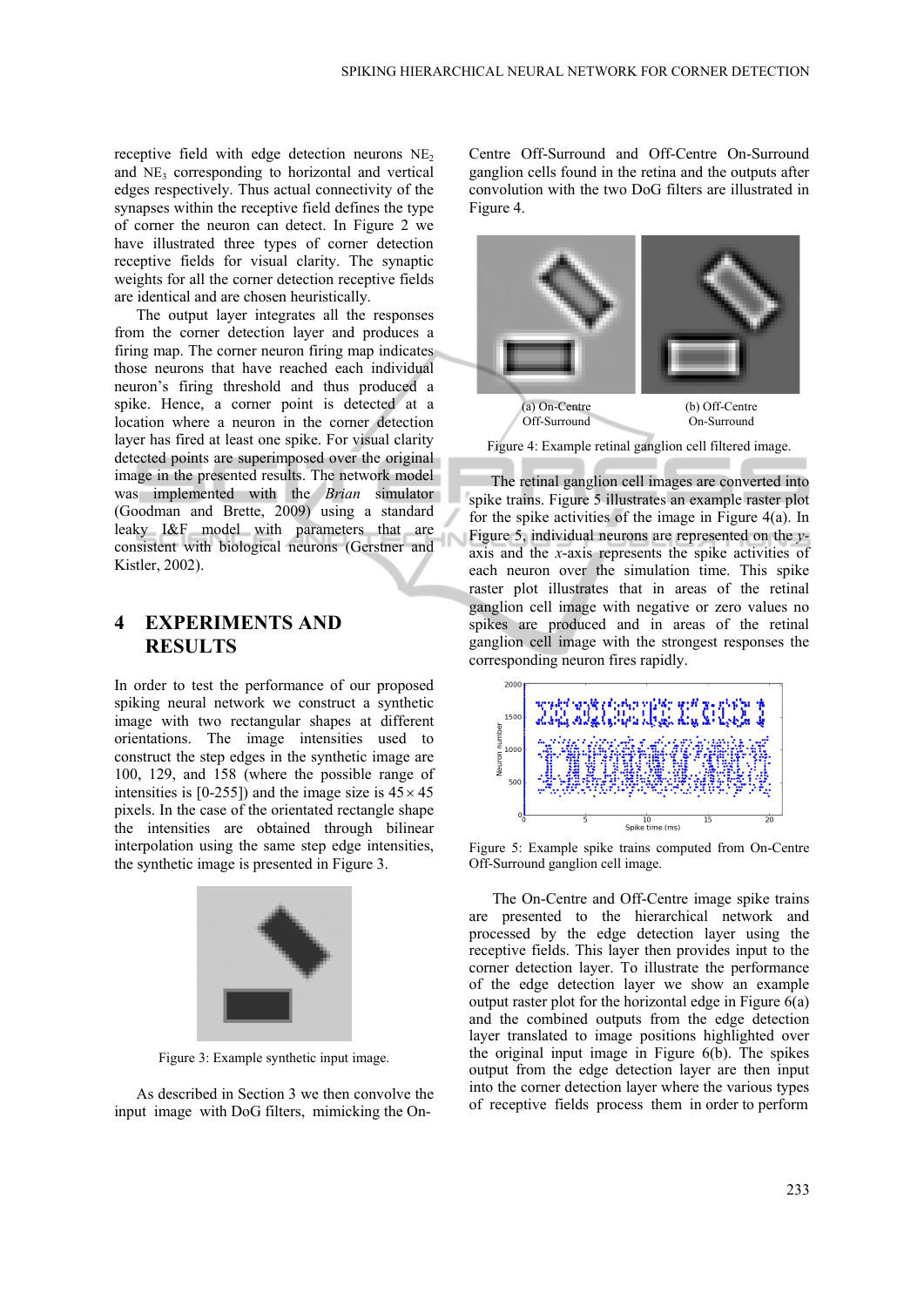

Figure 8: Example output from simple real image.

corner detection. The outputs from the corner detection layer are then integrated in the output layer where neurons are tuned to fire upon receiving a spike from any neuron in the corner detection layer.

In Figure 7(a) we illustrate the output raster plot for all neurons connected to one particular type of corner detection receptive field (in this case a 90° corner orientated between 90°-180°). There is only one spike firing in the raster plot indicating that there is only one particular type of corner present corresponding to that type of neuron in the image.

The outputs from all the corner neurons that have fired in the corner detection layer are illustrated in Figure 7(b) where the firing neurons have been transformed into image locations and marked where the centre of the square is the firing neuron location. We have also applied the network to a simple real image to examine its performance in comparison to the standard corner detection algorithm of Harris and Stephens (1988), as illustrated in Figure 8. This visual comparison illustrates the SNN provides similar results to the Harris corner detector (with a threshold equal to 120) and in some cases the corners are more accurately located using the SNN approach than the Harris corner detector.